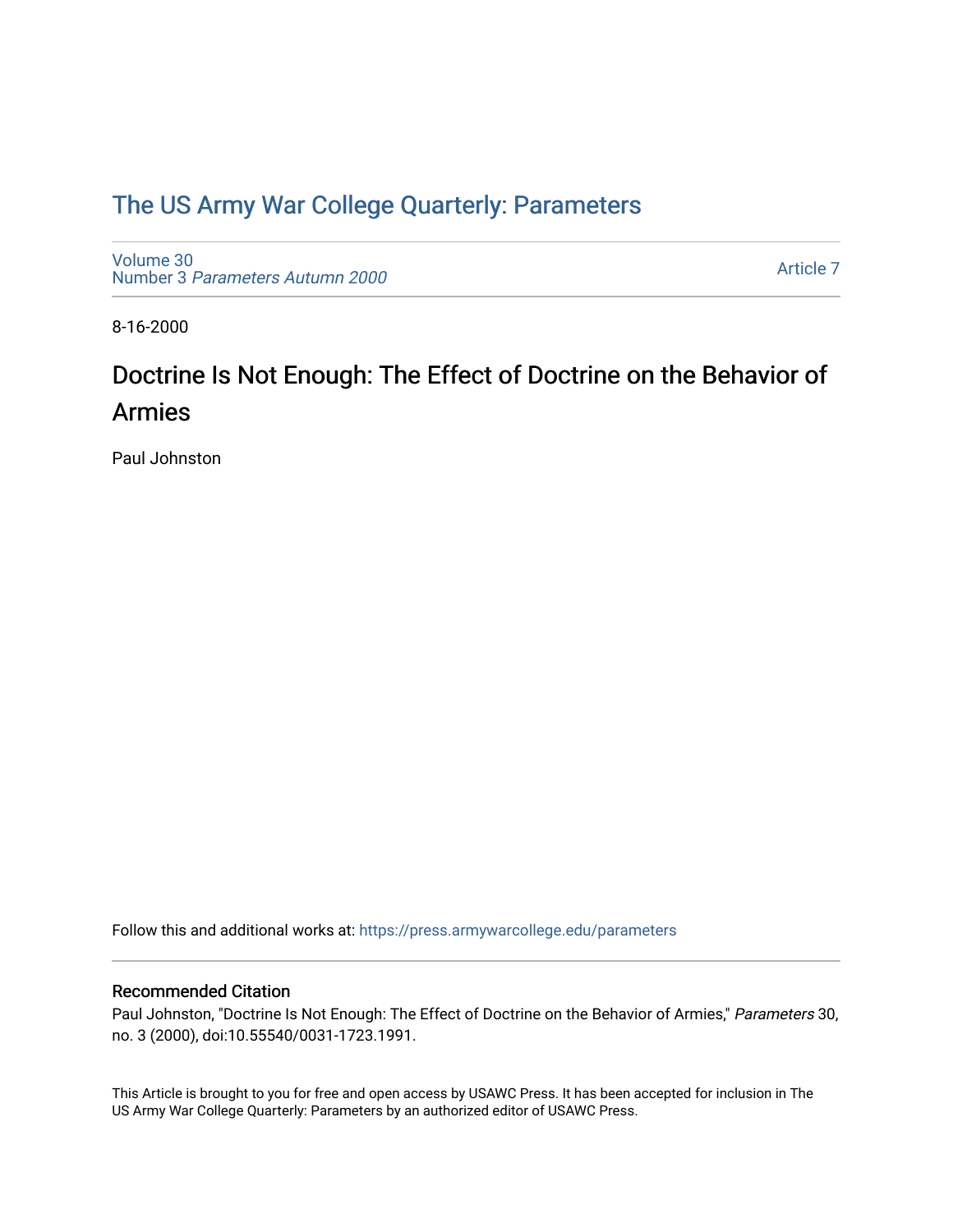## **Doctrine Is Not Enough: The Effect of Doctrine on the Behavior of Armies**

## **PAUL JOHNSTON**

#### **© 2000 Paul Johnston**

From *Parameters*, Autumn 2000, pp. 30-39.

What effect does doctrine ever really have on an army's behavior? That's a strange question, perhaps, for a journal such as this. At least since the founding of the US Army Training and Doctrine Command (TRADOC) in 1973, there has been a great deal of debate in the US Army and wider defense community about what doctrine should be: attritional? maneuverist? AirLand Battle? More recently, further doctrinal debates have emerged about jointness and the "revolution in military affairs." All such discussions seem to assume that doctrine--formal written doctrine--really matters, that it is what determines how an army will fight. Is that true? A survey of the history of armies and their doctrines suggests that, in fact, doctrine has a weak--or perhaps a better way to put it would be "indirect"--effect on the actual behavior of armies in battle. Fundamentally, how armies fight may be more a function of their culture than of their doctrine.

#### **Just What is "Doctrine" Anyway?**

Disconcertingly, the very meaning of "doctrine" in the military sense is not altogether easy to get at. Today, the US Army officially defines doctrine as: "Fundamental principles by which the military forces or elements thereof guide their actions in support of national objectives. It is authoritative but requires judgment in application."[1] The word doctrine springs from the Latin *doctrina*, meaning teaching,[2] and was originally used in a religious context by Roman Catholics to designate the body of correct beliefs taught by the church. This original concept has been adopted by militaries to describe the body of concepts and precepts which they teach. But there has always been a strong element of the written word to doctrine. Doctrine is what is written down, usually at the highest levels, for dissemination throughout an army, the usual intention being therefore to instruct and standardize. In this sense, military doctrine has roots in the earliest drill manuals, which date back at least to the time of Maurice of Nassau at the beginning of the 17th century, outlining the precise tactical evolutions in which all troops were to be trained.[3] The modern concept, however, goes considerably beyond this; indeed, like the official definition above, modern writers of doctrine are generally at pains to avoid prescribing overly precise, drill-like procedures. They are seeking rather to describe the conceptual framework of how best to prosecute military operations.

This is an approach that developed over the course of the 19th century; neither Wellington nor Napoleon had doctrinal manuals describing for them the principles of war and what approach they should take toward operations. However, even while Napoleon was still campaigning, the famous Swiss military commentator Baron Henri Jomini began publishing works purporting to explain Napoleon's method. This approach gathered momentum throughout the 19th century. As militaries professionalized and standardized (and bureaucratized), there came about an increasing tendency to formalize not just the tactical details of drill, but the very approach to war that higher commanders should take. Perhaps to a certain extent this was driven by the proliferation of staff and war colleges, and this approach was not without its critics. Some argued that such a prescriptive attitude stifled original thought and led to "doctrinaire" solutions to military problems,[4] but by 1914 this approach was quite firmly established in all major Western forces, to a greater or lesser extent.

Doctrine, then, is the officially sanctioned approach to military actions--the considered opinion as to the best way to go about things, if you will. More specifically, it is found in certain official texts.[5] In other words, it is meant to form behavior--specifically, the behavior of armies in battle. This, however, raises a real question of cause and effect: To what extent does doctrine actually affect behavior in battle? As we shall see, examination of some particular cases suggests that there are good reasons for suspecting that official doctrine, or at least the sort found in manuals, exercises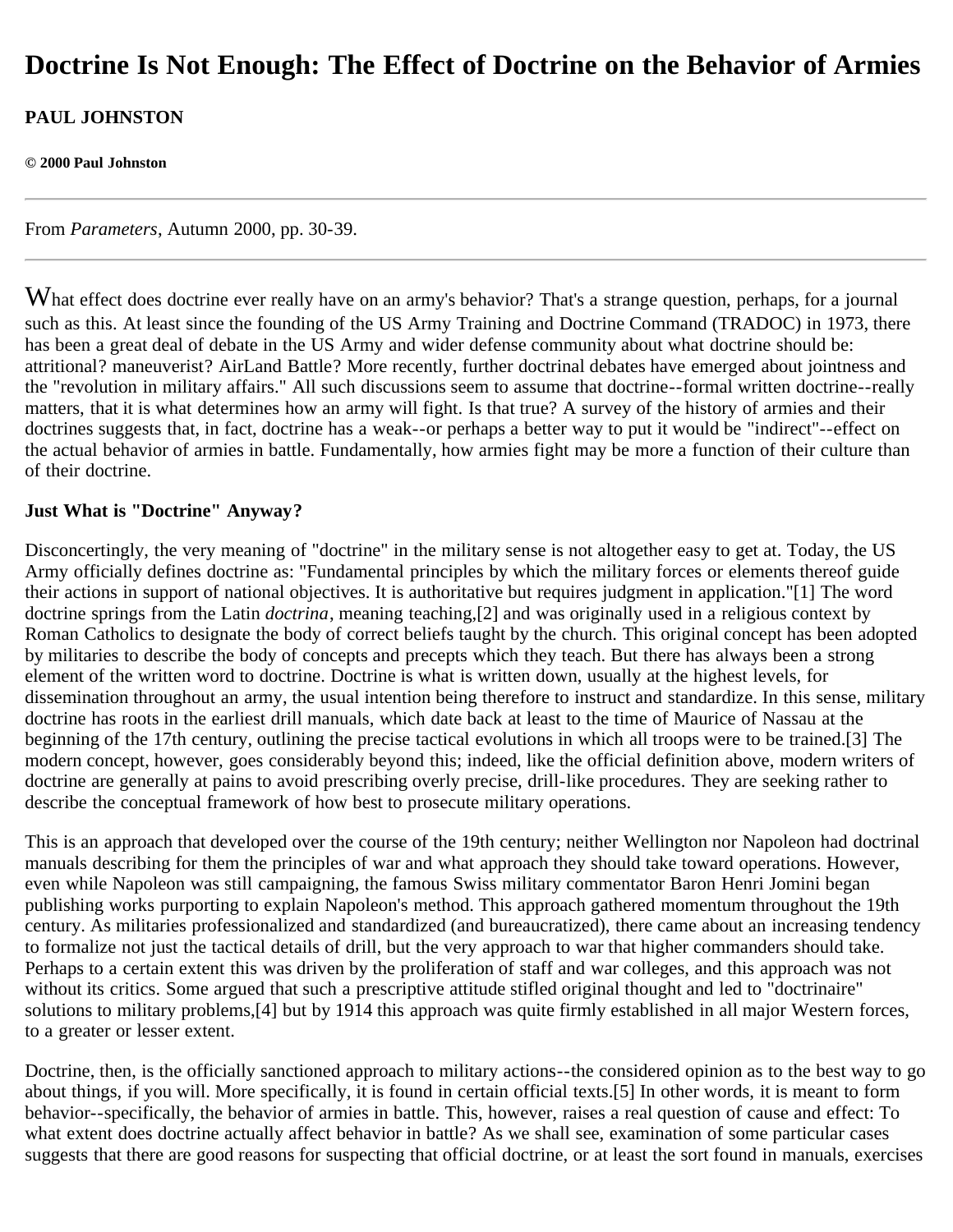a rather weak, or at best indirect, effect.

### **The British Army in the Interwar Years and the Dawn of Armored Warfare: A Study in Failed Doctrinal Reform**

British doctrinal development between the wars has been well studied.[6] Suffice it to note here that after the Great War the British army is generally considered to have been strongly conservative with a noted reluctance to mechanize.[7] In opposition to this outlook stood a small group of theorists, notably B. H. Liddell Hart and J. F. C. Fuller, calling loudly for a shift to mobile warfare, based primarily upon the new tank arm. The story of Britain's disastrous campaigns in the first years of the Second World War is also well known. The general view is that these disasters were in large part the result of the very British conservatism and doctrinal backwardness just mentioned. Indeed, the British approach to fighting in the Second World War has been widely described as ponderous and setpiece.[8] In the words of British historian G. D. Sheffield, British tactics were "characterized by the deliberate setpiece battle, just as they had been in 1917."[9] This is not an isolated opinion. Indeed, while not uncontested it constitutes the dominant assessment of British (or even all of the Western Allies') military performance in the Second World War.<sup>[10]</sup> No less a commentator than Sir Michael Howard, the noted British military historian and a serving British officer during the war, has written: "The British army in the Second World War was not very good, and those of us who were fighting in it knew where its weaknesses lay. Staff work was rigid. There was little encouragement of initiative, or devolution of responsibility."[11]

One tactical shortcoming in particular merits special attention, and that was a consistent British failure to effect close tank/infantry cooperation on the battlefield.[12] Perhaps because British doctrinal thinking in the interwar years vacillated between extremes, polarized schools of thought emerged: radical all-tank enthusiasts and reactionary horseand-infantry conservatives.[13] In consequence, neither camp was interested in close tank/infantry cooperation, and study of this languished. In the Western Desert, British armored units would often charge forward with neither infantry nor artillery--indeed, sometimes regarding other arms as a liability rather than an asset.[14] The consequences were frequently disastrous, and it took the British some time before they even realized that the Germans were using a skillful combination of all-arms (infantry and in particular anti-tank guns) rather than just their *panzers* to smash the British all-tank charges.[15]

This is usually contrasted with the Germans, who elaborated their highly successful stormtroop or infiltration tactics of the First World War into a doctrine of maneuver emphasizing fire and movement and all-arms cooperation.[16] Thus was born the much admired "blitzkrieg."[17]

If we are to believe, then, that the British army was ponderous and positional in its outlook at the beginning of the war, it is surprising to see what Britain's doctrinal manuals actually contained. In fact, contrary to the general view that the maneuver enthusiasts were foolishly ignored by the conservative British army establishment, maneuver did have a prominent place in British doctrine.

Official British doctrine was significantly amended in 1935, when a redrafting of *Field Service Regulations II (Operations)* (commonly known as *F.S.R. II*) was brought out. This redrafting was quite extensive, and--contrary to the usual view of a hidebound British army--it reveals a strong influence from the Fuller/Liddell Hart flexible maneuverist school.

The 1929 version of *F.S.R. II* began with a rather ponderous and arid chapter on "Armed Forces, their Command, and the Principles of War." The 1935 version completely did away with this, coming straight to the point and opening with a section on--of all things--the absolute importance of all-arms cooperation on the battlefield.

Furthermore, and probably more important, the second chapter of the 1929 version[18] listed all the various arms, giving brief descriptions and commentaries on each. Significantly, the infantry was covered first, cavalry second, artillery third, and only then the parvenu armored units. The 1935 edition is very different. It opens with a new preamble dividing all fighting arms into those whose "primary role is to close with the enemy, to seize and occupy points of advantage, or to defend them" and those whose "main function is to support" the first group. The first arm mentioned in the first group is "armored troops," and this time when the manual runs through a section on each of the arms, the order is armored troops, cavalry, infantry, artillery, engineers. Furthermore, the section on armor was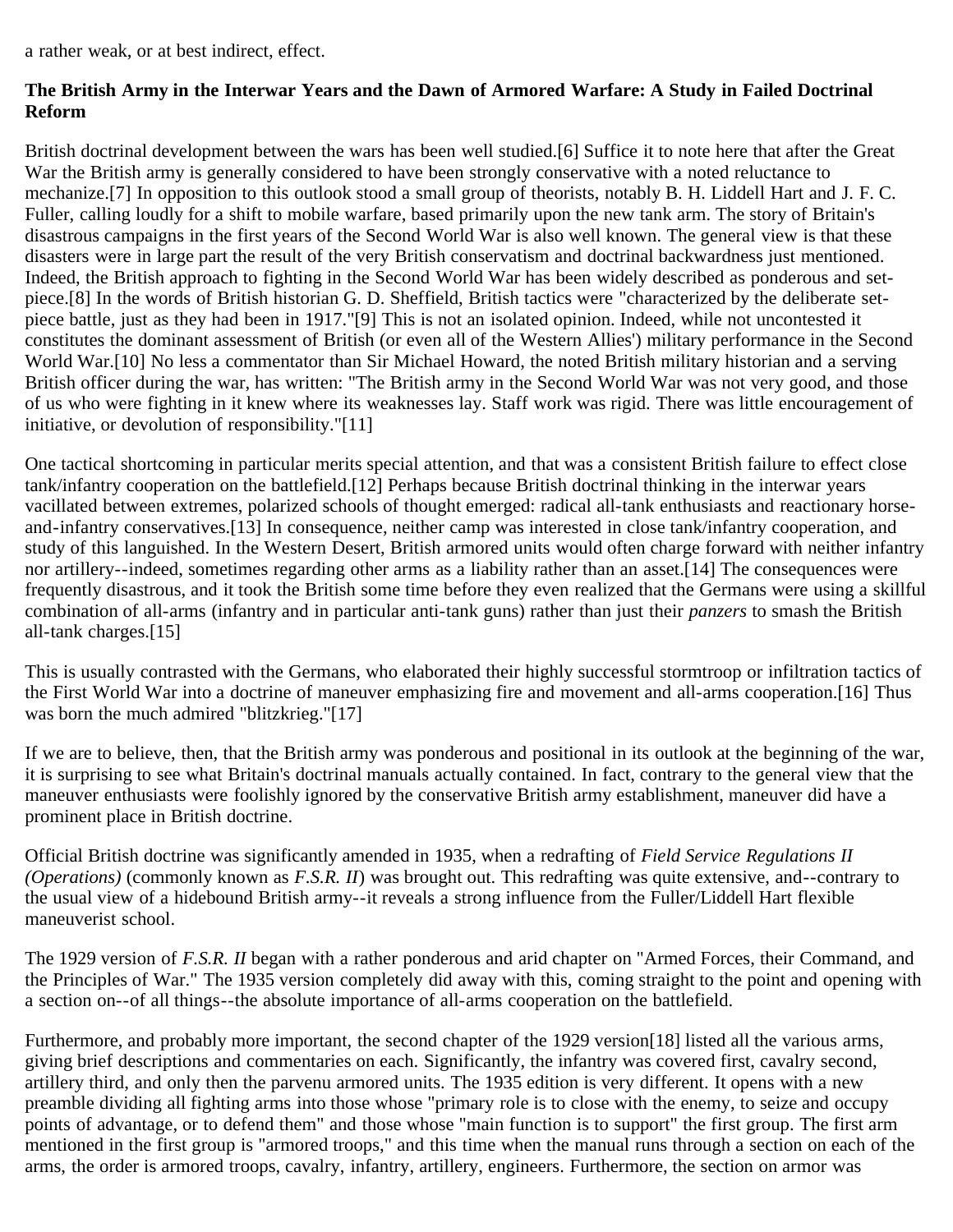completely rewritten for the 1935 edition and expanded to explain the significance of forming tank brigades which would "form the main striking portion for decisive action."[19]

In a similar vein, the 1929 version stated, "The main object of the infantry, *to which all other operations are preliminaries*, is to close with the enemy and destroy him."[20] That sentence is dropped from the 1935 edition, replaced with a longer but much more thoughtful passage:

Practically all success in war, which is won by the proper cooperation of all arms, must in the end be confirmed by infantry, which, by closing with the enemy, compels his surrender, and holds the objectives which have been secured or the points of importance which have to be protected, as a base for further action.[21]

Overall, the 1935 rewrite of British doctrine is comparable to the famous 1982 rewrite of US Army doctrine that ushered in AirLand Battle. Both doctrinal rewrites aimed to replace a rather positional and attritional approach to war with the concepts of maneuver warfare and operational art. The 1935 revision of the Field Service Regulations produced doctrine that Guderian himself or any maneuver theorist today could be proud of. It stressed maneuver and concentration at a decisive point. It even, we might be surprised to see today, stressed all-arms cooperation. And what effect did it have on the actual behavior of the British army in war? As we have seen, very little. The general consensus among historians is that the British army was positional and notably poor at all-arms cooperation, especially in 1940.

## **The US Army in Operation Desert Storm: A Victory, but with New Doctrine?**

Like the late 1920s and 1930s for the British army, the late 1970s and 1980s was a time of doctrinal ferment for the US Army. Indeed, there are many intriguing parallels between the two cases. In both instances, a body of dynamic thinkers tried to change what they perceived as a static, positional, and unimaginatively attritional approach to warfare. The criticisms made by writers such as William S. Lind and Wayne A. Downing in the late 1970s and early 1980s are remarkably similar in many respects to the criticisms Fuller and Liddell-Hart were making in the interwar period.[22] So too are the proposed solutions: a fluid form of maneuver warfare.[23]

The institutional response in the two cases, however, differs markedly. While the British army may have allowed new ideas to influence the rewriting of the Field Service Regulations,[24] the reformers were not welcomed by the establishment. A British Chief of the Imperial General Staff of the period, General Montgomery-Massingberd, is reputed to have remarked of Fuller's prolific writing on the military art, "I hope someone will stop him making such an ass of himself."[25] Perhaps because it was busy dragging itself up by its bootstraps and reinventing itself after the Vietnam debacle, the US Army's institutional reaction was very different. In the 1980s, in the form of the 1982 rewrite of Field Manual 100-5, *Operations*,[26] the US Army officially welcomed maneuver warfare with open arms. Articles extolling the virtues of Rommel, Guderian, Von Manstein, and the German World War II operational art became all the rage in the professional journals and staff colleges. *Auftragstaktik* was domesticated and enshrined in US Army doctrine as "mission orders" and the "commander's intent" paragraph of the operations order format. Everyone seemed to buy into the new paradigm, certainly everyone who wanted to be up on the new buzzwords. All of this, it should be noted, was in direct contrast with what Russell Weigley, one of the deans of US military historians, has called "the American way of war"--reliance on firepower and material superiority.[27] Indeed, much of the new emphasis on maneuver warfare was consciously reformist, even ardently so, and in direct reaction to Weigley's depiction of an "American way of war."

Coming after all of this doctrinal ferment, the US Army fought the 1991 Gulf War. As a military engagement, it was obviously quite a success, but was it fought with a maneuver warfare approach? Many seem to assume that because it was all over so quickly, ended so well, and involved such a dashing envelopment movement, it must have been maneuver warfare. There are, however, serious grounds for suggesting that it was not.

Military theorist Martin van Creveld, for one, has reached this conclusion: "Desert Storm was not a good example of maneuver warfare."[28] He suggests that the wide "Hail Mary" sweep through the desert was successful (and safe) simply because of the coalition's vastly superior military power, but that it was neither flexible nor probing. It featured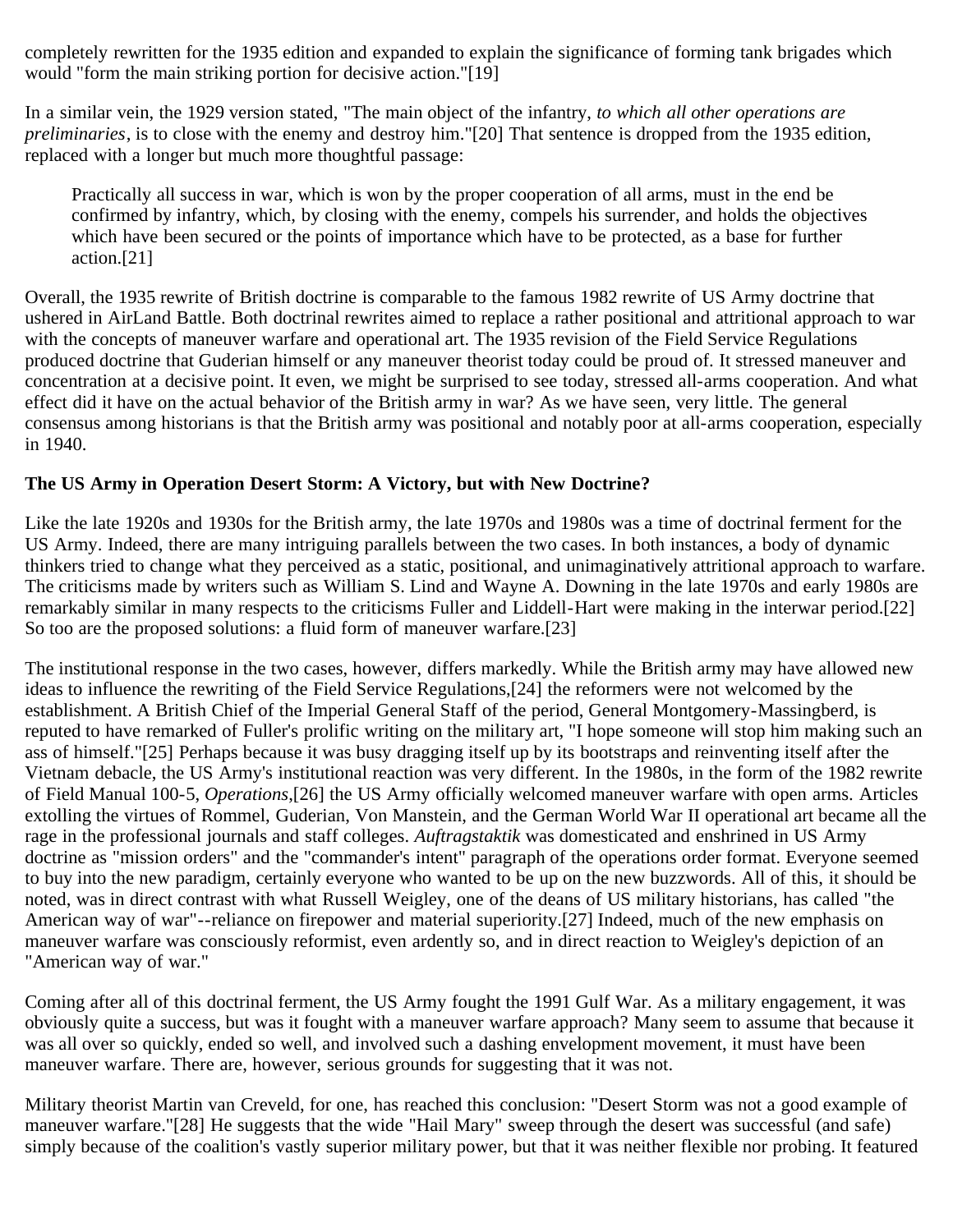rigidly controlled phases and "more thought was given to keeping one's units abreast of each other than to rapid movement with the aim of penetrating deep into the Iraqi rear."[29] Dr. van Creveld further argues that the objectives were neither strategic (Baghdad) nor operational (Nasiriyah or the destruction of the Republican Guard) centers of gravity but rather arbitrary geographic points.[30]

Others have complained that the command style was rigidly centralized and not the least bit like *auftragstaktik* and what the maneuver warfare enthusiasts had been on about for years, particularly at the tactical level.[31] As Richard Hooker observed in a previous article in *Parameters*:

At the tactical level . . . American forces seem to have performed in the traditional manner. US soldiers were well trained and fought courageously. Their leaders proved themselves masters of the art of coordinating fire support, movement, and logistics. . . . [But] while US forces may have carried traditional methods, techniques, and doctrine to new heights, they have not absorbed maneuver warfare at division level and below. Command and control remain rigidly centralized. Units moved in strict conformance to planned control measures. Fire control of artillery and close air support was consolidated at high levels; much was planned in advance. Units moved primarily to mass fire systems against enemy forces and expressed a clear preference for the use of fires over maneuver. These methods worked well against a passive enemy. But they do not reflect the spirit of AirLand Battle doctrine at the tactical level, and they do not reflect a conceptual grasp of maneuver warfare.[32]

Richard Swain, in perhaps the best history of the campaign yet, characterized the ground attack as like a "drill bit" boring remorselessly into a rock face.[33] In his introduction to Swain's book, Roger Spiller stresses this same theme, noting that "a [US] national style of warfare, defined by its attritional impulse even in those instances when a more strictly modulated application of violence may have been appropriate . . . [prevailed in] the Persian Gulf War."[34]

In sum, Desert Storm was a great success, but it appears to be one that owes more to the coalition's overwhelming force than to the precepts of maneuver warfare.[35] For the hundred hours of the ground campaign, the US Army fought more or less the way it always has, albeit at a faster pace.

#### **Doctrinal Dissonance**

So how do we account for this doctrinal dissonance? How do we explain the sometimes strong difference between what is written in armies' doctrine manuals and the way they actually behave on the battlefield? A broader interpretation of "doctrine" is probably called for. Those who study business have developed the concept of "corporate culture" to describe the organizational culture or character of a business.[36] Some firms are hierarchical and conservative while others are imaginative risk-takers. This character, these writers have pointed out, may begin with individuals, but with time it comes to permeate the entire organization. Whatever the specific corporate culture is, it will tend to become self-replicating since the sort of person hired and promoted will be a reflection of the sort of characteristics the corporation values. Corporate culture may change over time, but at any given moment actions strongly at odds with the prevailing culture are unlikely to appear among any of the corporation's decisionmakers.

Much ink has been spilt debating whether or not "national characteristics" make for distinctively "national ways" in warfare. There may or may not be nationally determined ways in warfare, but specific military organizations certainly have specific organizational cultures, in the same sense that business theory describes corporate cultures. The French army of the interwar years inculcated certain attitudes in its junior officers and rewarded certain proclivities with promotion. The German army inculcated very different attitudes in its junior officers and rewarded a very different set of proclivities with promotion. This led them to quite different solutions to the same tactical problems. The French adopted a rigidly set-piece defensive attitude, epitomized by the Maginot Line, while the Germans opted for fluid mobility, eventually epitomized by the *panzer* divisions.[37] In this larger sense, an army's character or culture springs from many sources and is reflected in many ways.

Certainly formal doctrine is an important source of this character. So too are experience and the value systems of the army's leaders. Reflections of this character include the organization an army adopts for itself, the types of training it chooses to indulge in, and indeed, the formal doctrine it chooses to adopt for itself. Since armies choose doctrines, and not the other way around, fundamentally doctrine may be more an effect than a cause. The French army of the interwar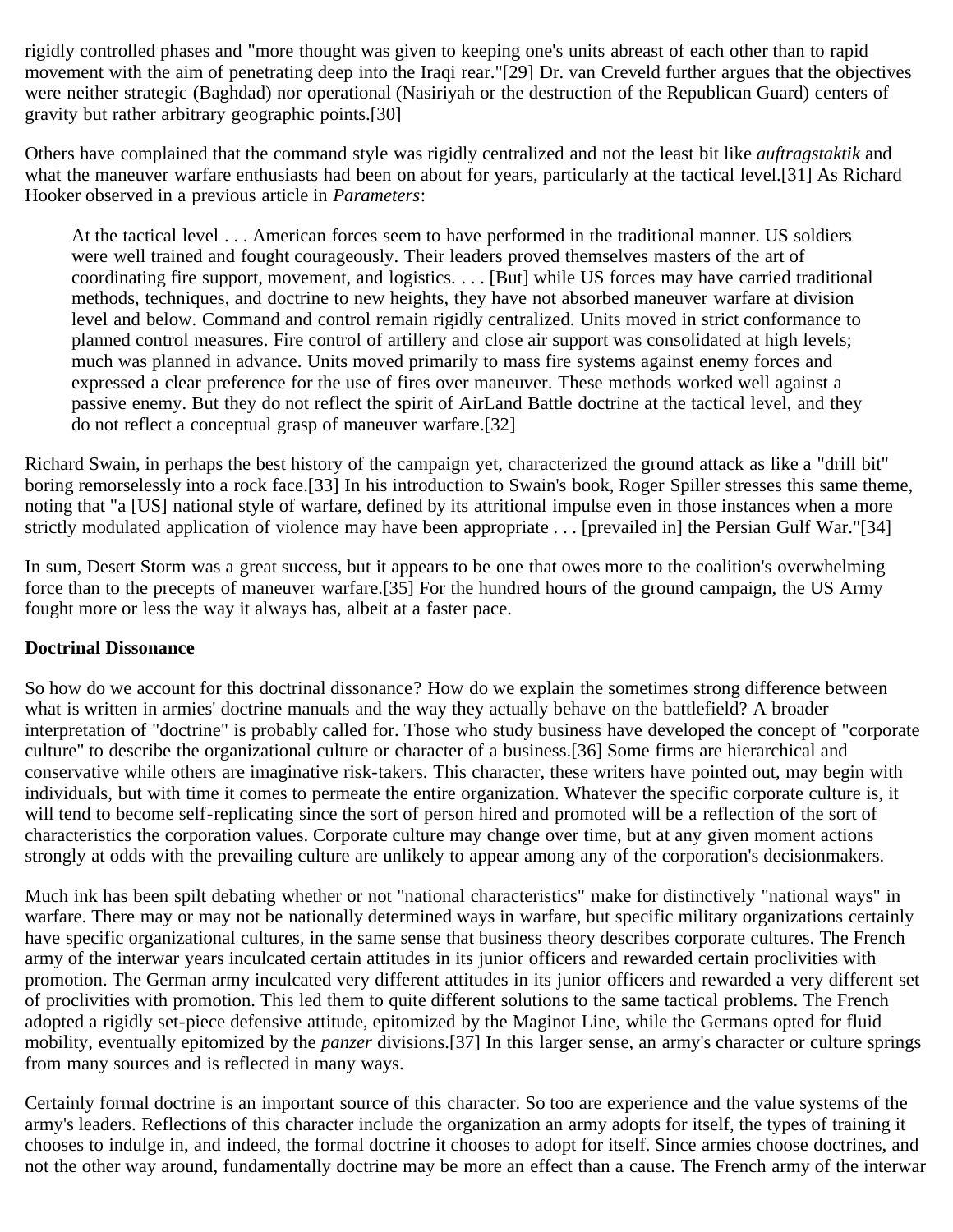years provides perhaps an extreme example of this phenomenon.

#### **The French Army between 1914 and 1940: A Disastrously Successful Doctrinal Transformation**

The first two cases we considered--the British before World War II and the Americans after Vietnam--revealed attempts to change doctrine that achieved at best moderate success in altering the way an army thinks. An interesting counterpoint is an example of an army that did change its doctrine and its method of operation, radically and to the core. The French army marched off to the First World War in 1914 perhaps more imbued with the spirit of the offense than any other army in Europe. Yet in 1939 it entered the Second World War with unquestionably the most defensive outlook of any European army.[38] Notwithstanding that in both cases French doctrine or military culture precipitated a national disaster, how do we account for such a marked shift in an army's mindset?

There can be no real doubt that the First World War was a searing experience for the French army, indeed for the French nation. It was so searing that it burned away much of the French army's pre-existing attitudes and institutional culture. From a pre-war population of approximately 40 million, the French lost 1.7 million young men.[39] By 1917 the French army was so shaken that it mutinied, that is to say, it refused to accept further offensive orders. John Keegan has noted that such suffering deeply affects a national consciousness, and that "France sought literally to wall itself off from a renewal of the trench agony by building a simulation of the trench system in concrete along its frontier with Germany."[40]

That is the background to the French doctrinal shift from offensive- to defensive-mindedness. That doctrinal shift could hardly have been more extreme or more total, but neither could the experience that precipitated this shift have been more extreme or more total.

Psychologists have long noted that rational debate seldom convinces people of the truth of an argument, unless they enter the debate uncommitted. To actually change someone's mind requires an emotional experience. Armies, as collections of humans, are no different. If the way an army fights is a function of its "mindset" more than the contents of its formal doctrine manuals, then so too does that mindset change not simply in response to what is written into the doctrine manuals, but in response to vivid experience.

#### **Conclusion**

It is not enough to write new doctrine, if the purpose is to change the way an army will fight. Ultimately, an army's behavior in battle will almost certainly be more a reflection of its character or culture than of the contents of its doctrine manuals. And if that culture--or mindset, if you will--is formed more by experience than by books, then those who would attempt to modify an army's behavior need to think beyond doctrine manuals.

What experiences form an army's real culture? Unfortunately for those who would try to reform an army between wars, the historical record suggests that it is wartime experience rather than peacetime innovation that changes an army's corporate culture. As we have seen, the British failed to change theirs between the two world wars despite more internal debate than is generally remembered. Likewise, the US Army arguably failed in the 1980s to reform itself in the maneuverists' image, a failure predicted by Major General John S. Wood, Commander of the US 4th Armored Division in the Second World War: "Fuller and [Liddell] Hart are contrary to the US Army tradition set down by Grant: attrition--wear the enemy down." Note that Wood credits the creation of "US Army tradition" to a wartime experience, the Civil War. Our one example of real doctrinal change, the French from 1914 to 1939, further reinforces this pattern. It was the wartime experience of the French from 1915 to 1918 that transformed their military culture. This transformation was complete by the Armistice in 1918 and probably even earlier, certainly no later than after the mutinies.

Does this mean that peacetime reformations are inevitably doomed to failure? Perhaps not, but it does suggest at the very least that the task is difficult and not sufficiently addressed by merely rewriting doctrine. Deeper questions must be asked about how to push the new doctrine into the collective mindset of the army. How are attitudes passed on? What are that army's collective experiences? What proclivities are rewarded? What are the formative experiences in the careers of its officers? And then, how can all of those things and more be shaped so they tend to create the mindset we seek? At the very least, a doctrinal rewrite should involve not just the re-release of field manuals, but changes in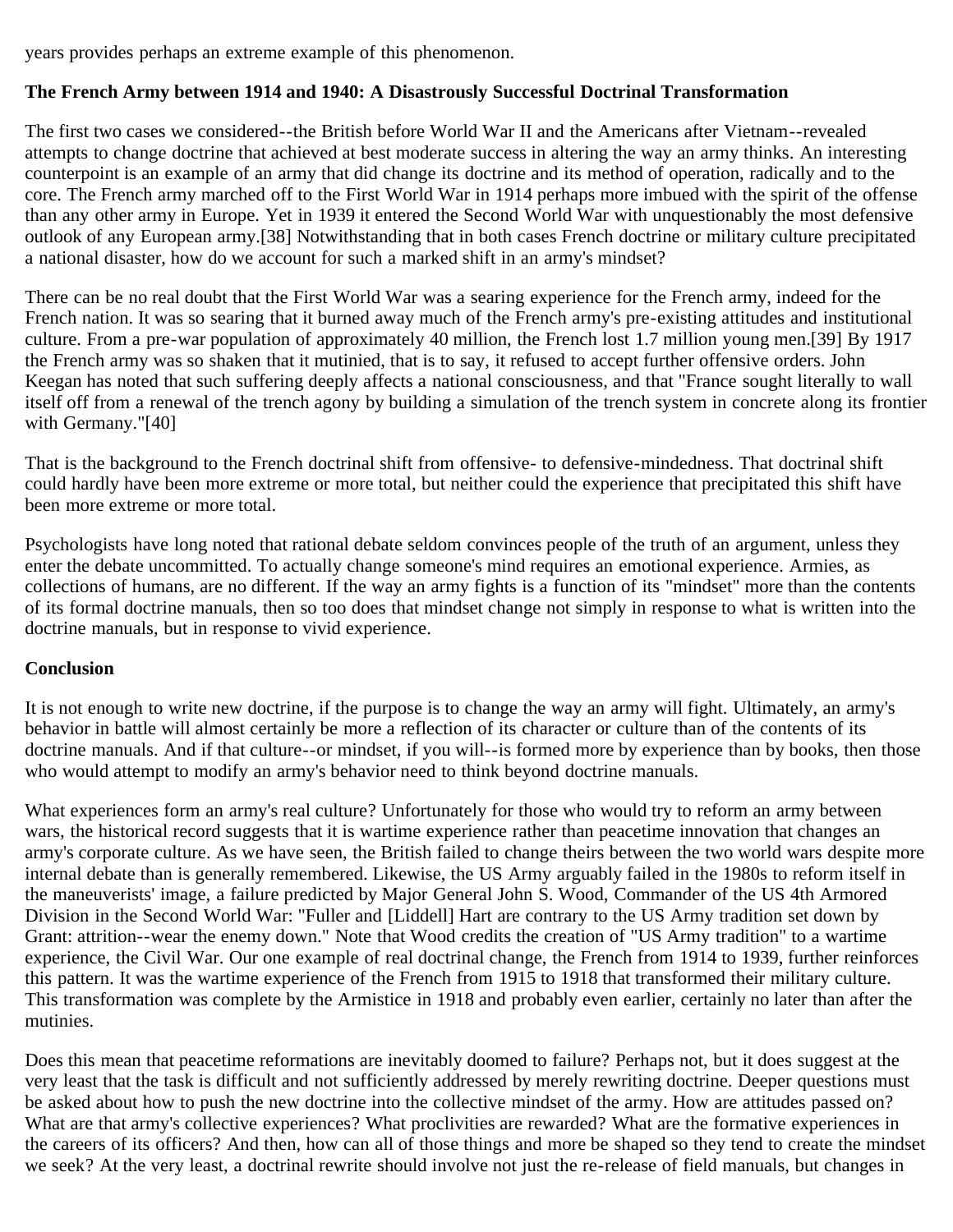training, personnel, promotion, and perhaps even recruitment policies.

If the leadership really wants to change the doctrine of the US Army today to some sort of "digital" post-RMA approach, then they will have to do more than just authorize the release of new manuals that few will ever read coverto-cover. They will have to change the Army itself.

### **NOTES**

1. US Department of Defense, Joint Publication 1-02, *DOD Dictionary of Military and Associated Terms*, Internet, http://www.dtic.mil/doctrineljel/doddict/data/d/02018.html, accessed 15 February 2000.

2. *Concise Oxford Dictionary*. This is also the root for the word "doctor."

3. See, for instance, Gunther E. Rothenberg, "Maurice of Nassau, Gustavus Adolphus, Raimondo Montecuccoli, and the 'Military Revolution' of the Seventeenth Century," in *Makers of Modern Strategy*, ed. Peter Paret (Princeton, N.J.: Princeton Univ. Press, 1986), particularly pp. 40-42.

4. This sentiment was notably strong among the British. See Canadian historian Tim Travers' remarks on this score, quoted in Shelford Bidwell and Dominick Graham, *Firepower: British Army Weapons and Theories of War, 1904- 1945* (London: Allen and Unwin, 1982), p. 41.

5. In the US Army's case, the FM 100 series of publications, plus other amplifying material.

6. In particular: Brian Bond, *British Military Policy between the Two World Wars* (Oxford: Clarendon Press, 1980); Jay Luvaas, *The Education of an Army: British Military Thought, 1815-1940* (Chicago: Univ. of Chicago Press, 1964); and Harold Winton, *To Change an Army* (Lawrence, Kans.: Univ. Press of Kansas, 1988).

7. Ibid., in particular Winton, *To Change an Army*.

8. This forms the theme of John Ellis, *Brute Force* (London: Andre Deutsch, 1990), in particular, pp. 373-88.

9. G. D. Sheffield, "Blitzkrieg and Attrition," in *Warfare in the Twentieth Century*, ed. C. McInnes and G. D. Sheffield (London: Unwin Hyman, 1988), p. 73.

10. Aside from Ellis, *Brute Force*, see for instance Carlo D'Este, *Decision in Normandy* (London: William Collins Sons, 1983); John English, *Failure in High Command: The Canadian Army and the Normandy Campaign* (Ottawa: Golden Dog Press, 1991); Martin van Creveld, *Fighting Power: German and US Army Performance 1939-1945* (Westport, Conn.: Greenwood Press, 1982); or Trevor Dupuy, *A Genius for War* (Englewood Cliffs, N.J.: Prentice-Hall, 1977).

11. Quoted in "The Scholarship on World War II," *The Journal of Military History*, 55 (July 1991), 379.

12. This is mentioned repeatedly across a wide range of historians. See for instance Bidwell and Graham, *Firepower*; Michael Carver, *Dilemmas of the Desert War* (Bloomington: Indiana Univ. Press, 1986)*;* Max Hastings, *Overlord: D-Day and the Battle for Normandy, 1944* (London: Pan, 1984); Carlo D'Este *Decision in Normandy*; Williamson Murray, "British Military Effectiveness in the Second World War," in *Military Effectiveness*, ed. Allan R. Millet and Williamson Murray (Boston: Allen and Unwin, 1988); Sheffield, "Blitzkrieg and Attrition."

- 13. English, *Failure in High Command*, p. 163.
- 14. See Murray, "British Military Effectiveness in the Second World War," pp. 110-12.
- 15. See English, *Failure in High Command*, p. 165, for a fascinating description of this.
- 16. For a thorough examination of this see: Bruce Gudmundsson, *Stormtroop Tactics: Innovation in the German Army,*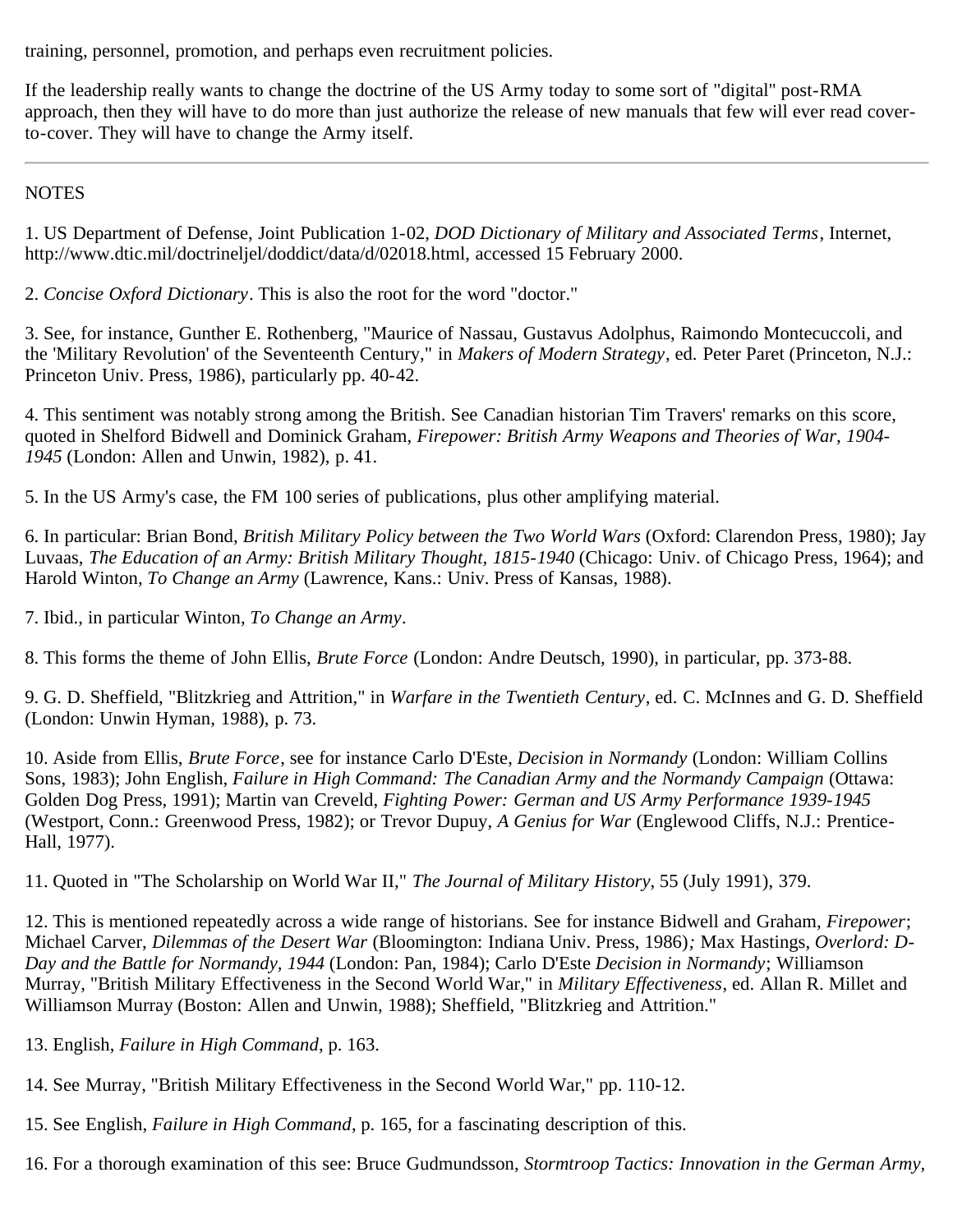*1914-1918* (New York: Praeger, 1989); and James Corum, *The Roots of Blitzkrieg: Hans von Seeckt and German Military Reform* (Lawrence, Kans.: Univ. Press of Kansas, 1992).

17. There is still debate about who coined the term blitzkrieg and what was originally meant by it. See William J. Fanning, Jr., "The Origin of the Term `Blitzkrieg': Another View," *The Journal of Military History*, 61 (April 1997), 283-302.

18. *F.S.R. II* (1929), "Fighting Troops, their Characteristics and Armament."

19. *F.S.R. II* (1935), p. 4.

20. *F.S.R. II* (1929), p. 11. Emphasis added.

21. *F.S.R II* (1935).

22. See for instance William S. Lind, "Some Doctrinal Questions for the United States Army," originally written for TRADOC in 1976 and subsequently published in the *Marine Corps Gazette* and reprinted in *Military Review*, 75 (January-February 1997). See also Wayne A. Downing, "Firepower, Attrition, Maneuver--US Army Operations Doctrine: A Challenge for the 1980s and Beyond," written while the author was attending the Air War College 1979- 1980, reprinted in *Military Review*, 75 (January-February 1997).

23. Compare, for instance, William S. Lind and M. D. Wyly's *Maneuver Warfare Handbook* (Boulder, Colo.: Westview Press, 1985) with much of Fuller and Liddell Hart's work.

24. Possibly because no one in the fashionable regiments even realized that the F.S.R.s were being rewritten.

25. Brian Holden Reid, *J.F.C. Fuller* (London: St. Martin's Press, 1990), p. 87.

26. Field Manual 100-5, *Operations*, is the US Army's keystone manual for operational-level doctrine.

27. Russell F. Weigley, *The American Way of War: A History of United States Military Strategy and Policy* (New York: Macmillan, 1973).

28. Martin van Creveld, *Air Power and Maneuver Warfare* (Maxwell Air Force Base: Air Univ. Press, 1994), p. 220.

29. Ibid., p. 219.

30. Ibid.

31. See for instance Donald E. Vandergriff, "Without the Proper Culture: Why Our Army Cannot Practice Maneuver Warfare," *Armor*, January-February 1998, pp. 20-24.

32. Richard D. Hooker, Jr., "The Mythology Surrounding Maneuver Warfare," *Parameters*, 23 (Spring 1993), 36.

33. Richard M. Swain, *"Lucky War": Third Army in Desert Storm* (Fort Leavenworth, Kans.: US Army CGSC Press, 1997).

34. Roger J. Spiller, "Introduction," ibid., p xxvii.

35. For another example of the same view of US performance in Desert Storm, see Robert Leonhard, *The Art of Maneuver* (Novato, Calif.: Presidio Press, 1991).

36. The literature in this field is vast. See for instance T. E. Deal and A. A. Kennedy, *Corporate Cultures* (Reading, Mass.: Addison-Wesley, 1982); D. R. Denison, *Corporate Culture and Organizational Effectiveness* (New York: John Wiley & Sons, 1990); or J. S. Pedersen and J. S. Sorensen, *Organizational Cultures in Theory and Practice* (Aldershot, UK: Gower Publishing, 1989), the preface to which (p. xiii) gives an excellent overview of the founding